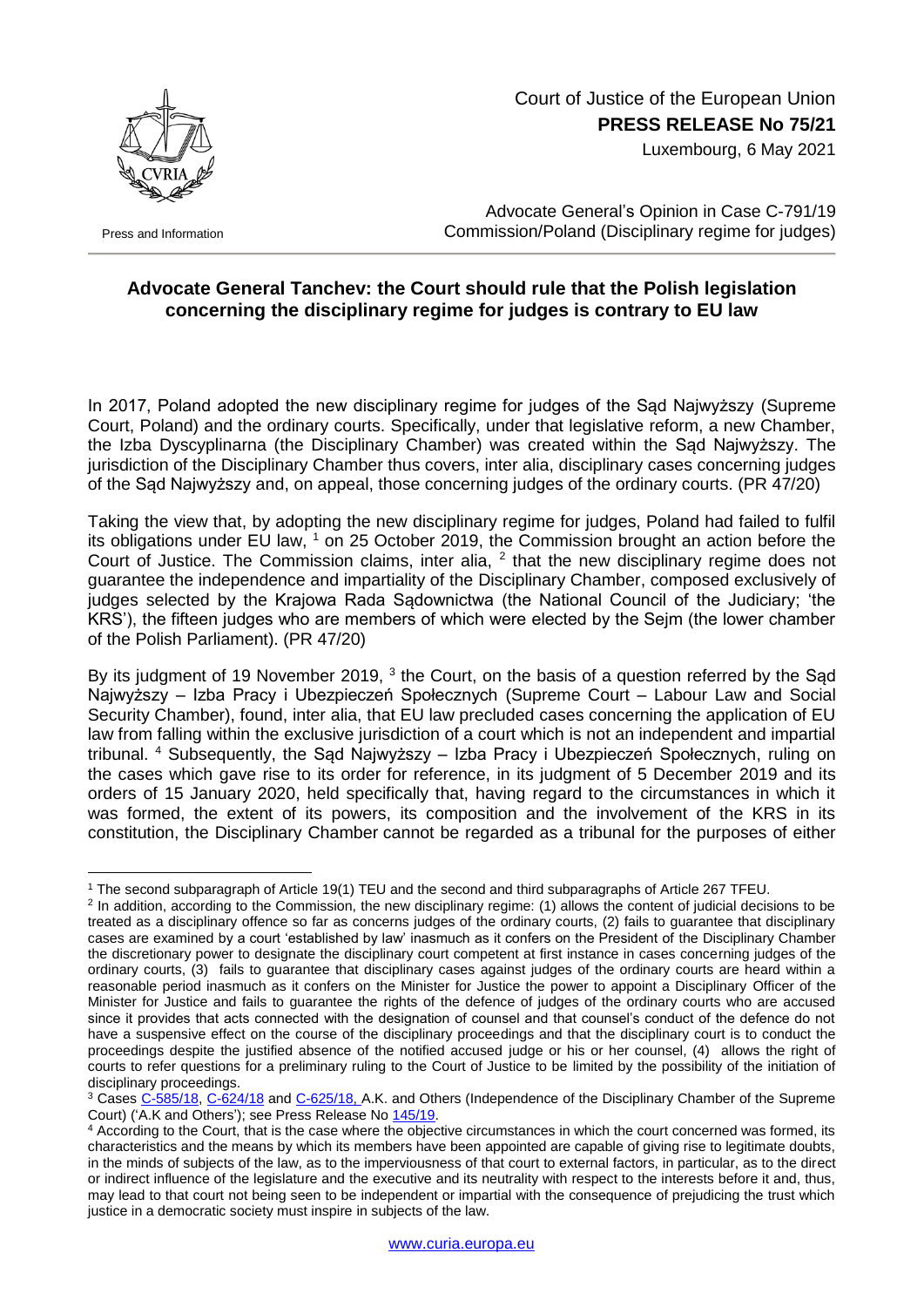EU law or Polish law. After those judgments, the Disciplinary Chamber continued to perform its judicial functions. (PR 47/20)

In those circumstances, on 23 January 2020, the Commission<sup>5</sup> requested the Court of Justice, in proceedings seeking interim relief, to order Poland to adopt the following measures: (1) to suspend, pending the judgment of the Court of Justice on the action for failure to fulfil obligations ('the final judgment'), the application of the provisions constituting the basis of the jurisdiction of the Disciplinary Chamber to rule, both at first instance and on appeal, in disciplinary cases concerning judges; (2) to refrain from referring the cases pending before the Disciplinary Chamber before a panel whose composition does not meet the requirements of independence defined, in particular, in A.K and Others, and (3) to communicate to the Commission, at the latest one month after notification of the order of the Court of Justice imposing the requested interim measures, all the measures that it has adopted in order comply in full with that order. (PR 47/20)

By order of 8 April 2020, the Court granted all those requests until delivery of the final judgment in the present case <sup>6</sup>.

In today's Opinion, Advocate General Evgeni Tanchev first rejects Poland's objections that the right to a court established by law, the right to have a case examined within a reasonable time and the rights of the defence do not derive from the second subparagraph of Article 19(1) TEU  $^7$  and that those rights do not apply to disciplinary cases conducted on the basis of the contested measures, as they are of an internal nature and the disciplinary court in such cases does not apply Union law (38, 72). He recalls that that provision is applicable in relation to any national court whenever it may rule on questions concerning the application or interpretation of Union law and thus falling within the fields covered by Union law. (64) In the present case, it is common ground that the Supreme Court and the ordinary courts in Poland rule on questions concerning the application or interpretation of Union law and thus falling within the fields covered by Union law. The fact that disciplinary cases conducted on the basis of the contested measures do not involve the implementation of Union law is irrelevant, as is the fact that the Union has no general competence concerning the disciplinary liability of judges. (65)

The Advocate General next examines the Commission's allegation that the contested provisions infringe the principle of judicial independence because they allow the content of judicial decisions to be treated as a disciplinary offence. (73) He observes that disciplinary action should be instituted against a judge for the most serious forms of professional misconduct, and not on account of the content of judicial decisions generally involving the assessment of facts, the evaluation of evidence and the interpretation of the law. (76) In the Advocate General's view, a definition of disciplinary offences, consisting of obvious and gross violations of the law and breach of the dignity of the office, can indeed be used to cover the content of judicial decisions and does not contain sufficient guarantees to protect judges. Moreover, the mere possibility that disciplinary proceedings or measures could be taken against judges on account of the content of their judicial decisions undoubtedly creates a 'chilling effect' not only on those judges, but also on other judges in the future, which is incompatible with judicial independence. (84)

Advocate General Tanchev further considers that the Commission has sufficiently demonstrated that the disputed provisions do not guarantee the independence and impartiality of the Disciplinary Chamber and are therefore contrary to the second subparagraph of Article 19(1) TEU. (94) He recalls that any lack of appearance of independence or impartiality of the court prejudicing the trust which justice in a democratic society inspires in subjects of the law must not be allowed. (88)

The Advocate General also observes that, by conferring discretionary power on the President of the Disciplinary Chamber to designate the competent disciplinary court of first instance in cases concerning ordinary court judges, the national provisions infringe the requirement that such a court must be established by law, whose observance is necessary to meet the requirements of effective

1

<sup>5</sup> Supported by: Belgium, Denmark, Finland, the Netherlands and Sweden.

<sup>&</sup>lt;sup>6</sup> See Press Release No [47/20.](https://curia.europa.eu/jcms/upload/docs/application/pdf/2018-12/cp200047en.pdf)

<sup>7</sup> 'Member States shall provide remedies sufficient to ensure effective legal protection in the fields covered by Union law.'